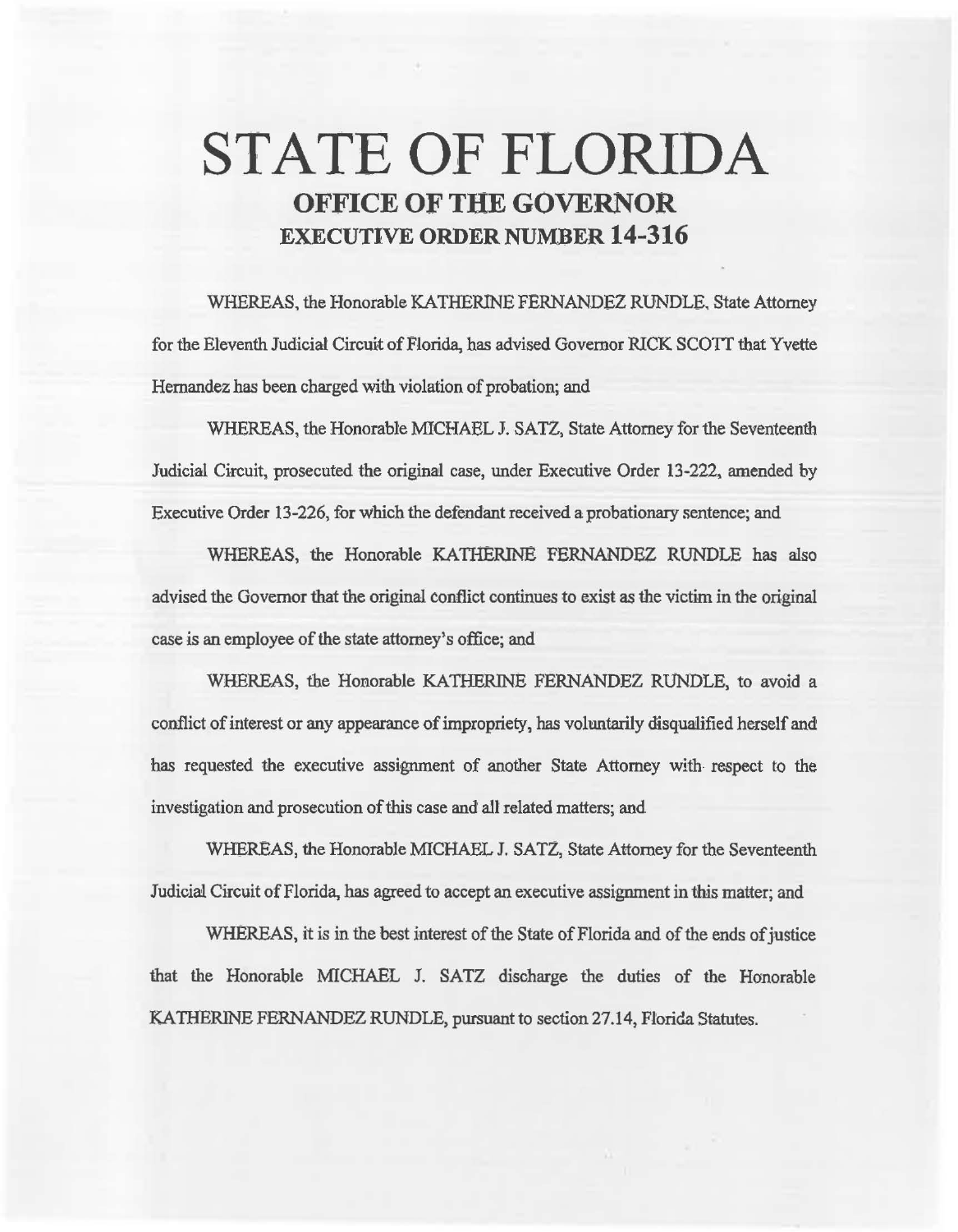NOW, THEREFORE, I, RICK SCOTT, Governor of Florida, in obedience to my solemn constitutional duty to "take care that the laws be faithfully executed," and pursuant to the Constitution and laws of the State of Florida, issue the following Executive Order, effective immediately:

## Section l.

The Honorable MICHAEL J. SATZ, State Attorney for the Seventeenth Judicial Circuit of Florida, referred to as the "Assigned State Attorney," is assigned to discharge the duties of the Honorable KATHERINE FERNANDEZ RUNDLE, State Attorney for the Eleventh Judicial Circuit of Florida, as they relate to the investigation, prosecution and all matters related to Yvette Hernandez.

#### Section 2.

The Assigned State Attorney or one or more Assistant State Attorneys and Investigators, who have been designated by the Assigned State Attorney, shall proceed immediately to the Eleventh Judicial Circuit of Florida, and are vested with the authority to perform the duties prescribed herein.

#### Section 3.

All residents of the Eleventh Judicial Circuit are requested, and all public officials are directed, to cooperate and render whatever assistance is necessary to the Assigned State Attorney, so that justice may be served.

### Section<sub>4.</sub>

The period of this Executive Assignment shall be for one (1) year, to and including December 17, 2015.